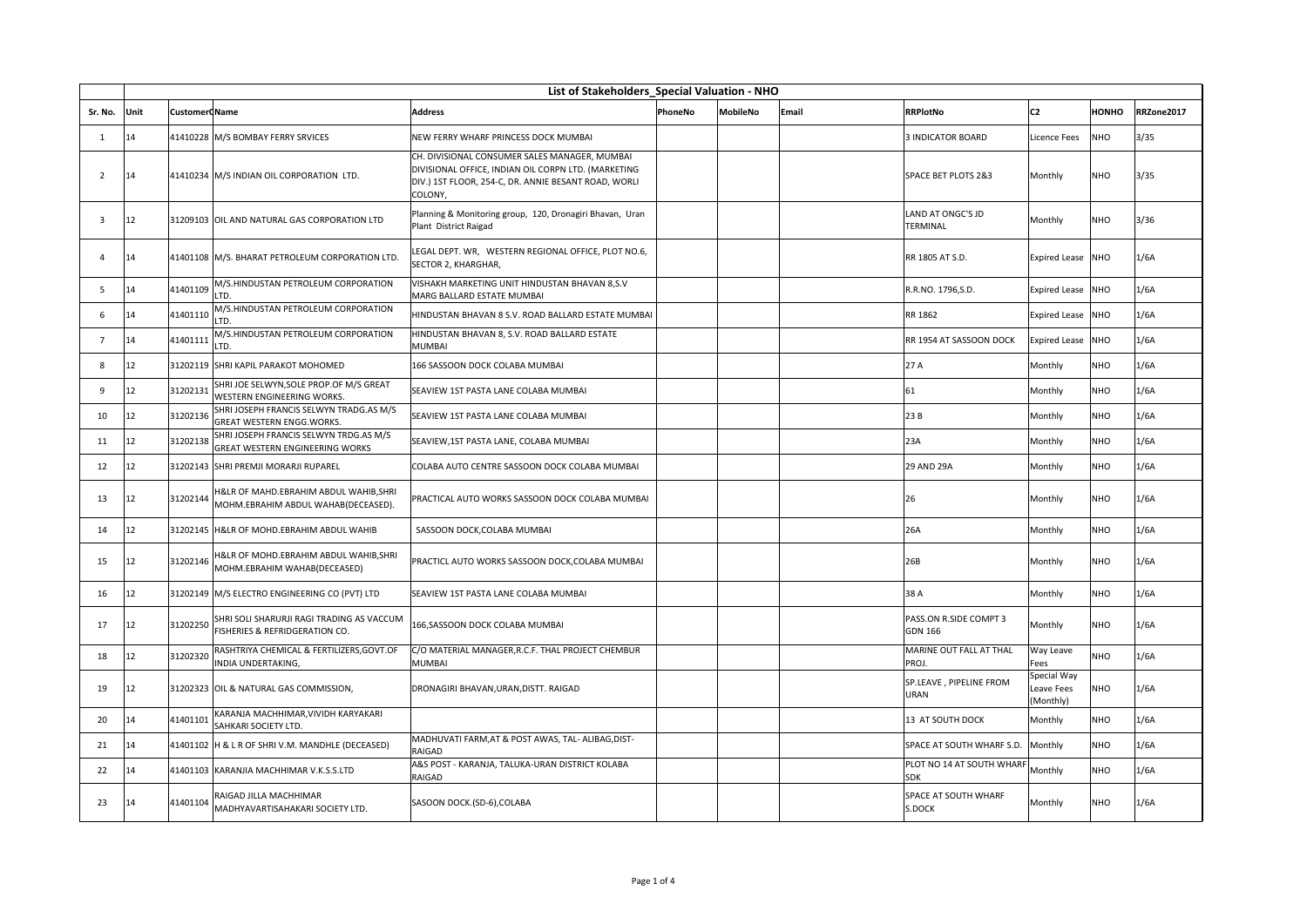|         | List of Stakeholders Special Valuation - NHO |                      |                                                                                 |                                                                                                                |         |                 |       |                             |                      |              |            |
|---------|----------------------------------------------|----------------------|---------------------------------------------------------------------------------|----------------------------------------------------------------------------------------------------------------|---------|-----------------|-------|-----------------------------|----------------------|--------------|------------|
| Sr. No. | Unit                                         | <b>Customer</b> Name |                                                                                 | Address                                                                                                        | PhoneNo | <b>MobileNo</b> | Email | <b>RRPlotNo</b>             | C <sub>2</sub>       | <b>HONHO</b> | RRZone2017 |
| 24      | 14                                           |                      | 41401105 MAHARASHTRA RAJYA MACHHIMAR S.S.LTD                                    | 3, MAHATMA PHULE FISH MARKET MUMBAI                                                                            |         |                 |       | SPACE AT SOUTH WHARF        | Monthly              | NHO          | 1/6A       |
| 25      | 14                                           |                      | 41401106 H & LR OF LT.COL.M.M.MANDHALE(DEC)                                     | C-44, DADAR PASCHIM APT. K. DHURU MARG, OFF CADEL<br>ROAD, DADAR (W)                                           |         |                 |       | SPACE AT SOUTH WHARF        | Monthly              | NHO          | 1/6A       |
| 26      | 14                                           |                      | 41401107 SHRI GAFFAR LATIF LAKHA                                                | SPACE AT SOUTH-WHARF, BEHIND VIRKUT<br>COMPANY, SASSOON DOCK, COLABA, MUMBAI.                                  |         |                 |       | <b>SPACE AT SOUTH WHARF</b> | Monthly              | NHO          | 1/6A       |
| 27      | 12                                           |                      | 31202107 INTERNATIONAL BEST FOODS LTD.                                          | SHREE NIWAS HOUSE, 1ST FLOOR, H. SOMANI MARG,                                                                  |         |                 |       | 1727                        | <b>Expired Lease</b> | <b>NHO</b>   | 1/6A       |
| 28      | 12                                           |                      | 31202112 M/S NOBEL FISHERIES PVT LTD                                            | B P T GODOWN NO 4 166 SASSOON DOCK COLABA MUMBAI                                                               |         |                 |       | WEST OF GODOWN NO 166       | <b>Expired Lease</b> | <b>NHO</b>   | 1/6A       |
| 29      | 12                                           | 31202126             | SHRI RUMMY KEKI JAMADAR & 1 OTHER (AS<br>JT.TENANT)TRDG.AS SULTANIA TRDG.AGENCY | MADINA MANSION NEW CRAWFORD MARKET MUMBAI                                                                      |         |                 |       | 52                          | Monthly              | NHO          | 1/6A       |
| 30      | 12                                           |                      | 31202132 C.P.E.C.LTD.                                                           | OLD RR NO.1898 SASSOON DOCK COLABA MUMBAI                                                                      |         |                 |       | <b>OLD RR NO 1898</b>       | <b>Expired Lease</b> | <b>NHO</b>   | 1/6A       |
| 31      | 12                                           |                      | 31202201 SHRI RAMCHANDRA TRIMBAK DATE                                           | SASSOON DOCK COLABA MUMBAI                                                                                     |         |                 |       | 31B                         | Monthly              | <b>NHO</b>   | 1/6A       |
| 32      | 12                                           |                      | 31202202 ABBAS ABDUL KADAR                                                      | C/O BOMBAY FISHERIES SASSOON DOCK COLABA MUMBAI                                                                |         |                 |       | 32B                         | Monthly              | NHO          | 1/6A       |
| 33      | 12                                           |                      | 31202203 SHRI DINKAR VASANT PARKAR                                              | PARKAR HOUSE KITRIDGE ROAD, SASSON DOCK COLABA<br>MUMBAI                                                       |         |                 |       | 33 B                        | Monthly              | NHO          | 1/6A       |
| 34      | 12                                           |                      | 31202204 SHRI ADAM MAHOMMED                                                     | MADINA BLDG.3RD FLOOR A BLOCK, R.NO.47 MUSAFAR<br>KHANA ROAD, MUMBAI                                           |         |                 |       | 36 D-1                      | Monthly              | NHO          | 1/6A       |
| 35      | 12                                           |                      | 31202207 SHRI KUNDALIK SHANKAR SANGALE                                          | SASSOON DOCK COLABA MUMBAI                                                                                     |         |                 |       | 36 C-1                      | Monthly              | NHO          | 1/6A       |
| 36      | 12                                           |                      | 31202209 SHRI GORAKHANATH HIRA SANGLE                                           | SASSOON DOCK COLABA MUMBAI                                                                                     |         |                 |       | 36 C/C                      | Monthly              | NHO          | 1/6A       |
| 37      | 12                                           |                      | 31202210 SHRI DHARMA GOVIND VORSOLIKAR                                          | H.NO.10. FIFTH KOLI LANE COLABA MUMBAI                                                                         |         |                 |       | 36 C/D                      | Monthly              | NHO          | 1/6A       |
| 38      | 12                                           |                      | 31202215 SHRI RAMCHANDRA BALI DALVI                                             | SASOON DOCK, COLABA MUMBAI                                                                                     |         |                 |       | 36 B/B                      | Monthly              | NHO          | 1/6A       |
| 39      | 12                                           |                      | 31202217 SMT RAJNI KRISHNA KHANEKAR                                             | CUFFE PARADE, COLABA TRANSIT CAMP BLDG.NO.25 R.NO.<br>350,1ST FLOOR NEAR WORLD TRADE<br>CENTER, COLABA, MUMBAI |         |                 |       | 36 B/D                      | Monthly              | <b>NHO</b>   | 1/6A       |
| 40      | 12                                           |                      | 31202218 SHRI JAYASING SAMBHAJI CHAWAN                                          | PARKAR HOUSE SASSOON DOCK COLABA MUMBAI                                                                        |         |                 |       | 36 B/E                      | Monthly              | NHO          | 1/6A       |
| 41      | 12                                           | 31202219             | SMT VALLAMA VENKATAMMA WD/O ANNA<br>SIDAPPA                                     | SASSOON DOCK COLABA MUMBAI                                                                                     |         |                 |       | 36-A                        | Monthly              | NHO          | 1/6A       |
| 42      | 12                                           |                      | 31202220 THE CITY ICE SUPPLYING & COLD STORAGE LTD                              | PLOT NO-36,SASSOON DOCK ESTATE,FISH BUNDER,ICE BOX                                                             |         |                 |       | 36                          | Monthly              | NHO          | 1/6A       |
| 43      | 12                                           | 31202221             | SHRI HOMI P GANDHI TRADING AS THE BOMBAY<br>ICE MANUFACTURING CO.               | 10-12 COCHIN STREET BALLARD ESTATE MUMBAI                                                                      |         |                 |       | 35                          | Monthly              | NHO          | 1/6A       |
| 44      | 12                                           |                      | 31202222 SMT.SUNANDA KHEMRAJ PATIL                                              | MEDHEKAR BLDG ROOM NO 13 NOVROJI ROAD COLABA,<br>MUMBAI                                                        |         |                 |       | 34 & 34A                    | Monthly              | NHO          | 1/6A       |
| 45      | 12                                           |                      | 31202223 SHRI JANARDAN BHAGOO KAWAD                                             | SASSOON DOCK COLABA MUMBAI                                                                                     |         |                 |       | 33 & 33A                    | Monthly              | NHO          | 1/6A       |
| 46      | 12                                           | 31202224             | HEIRS & LEGAL REP.OF LATE SHRI ALISHAHEB<br>A.THAKUR                            | R.NO. 4,1ST FLOOR 54, NAJOO MANSION, WOOD HOUSE<br>ROAD COLABA MUMBAI                                          |         |                 |       | 32 & 32A                    | Fifteen<br>Monthly   | NHO          | 1/6A       |
| 47      | 12                                           |                      | 31202225 SHRI NARMADA SHANKARSHIVNATHJI JOSHI                                   | SASSOON DOCK COLABA MUMBAI                                                                                     |         |                 |       | 31 & 31A                    | Fifteen<br>Monthly   | NHO          | 1/6A       |
| 48      | 12                                           |                      | 31202227 SHRI ABDUL REHMAN AMIN THAKUR                                          | SASSOON DOCK COLABA MUMBAI                                                                                     |         |                 |       | 43                          | Fifteen<br>Monthly   | NHO          | 1/6A       |
| 49      | 12                                           |                      | 31202228 SMT SULTANBAI ISMAIL MACHHIWALLA                                       | 'SUNSHINE'42,LINKING ROAD SANTACRUZ MUMBAI                                                                     |         |                 |       | 44                          | Monthly              | NHO          | 1/6A       |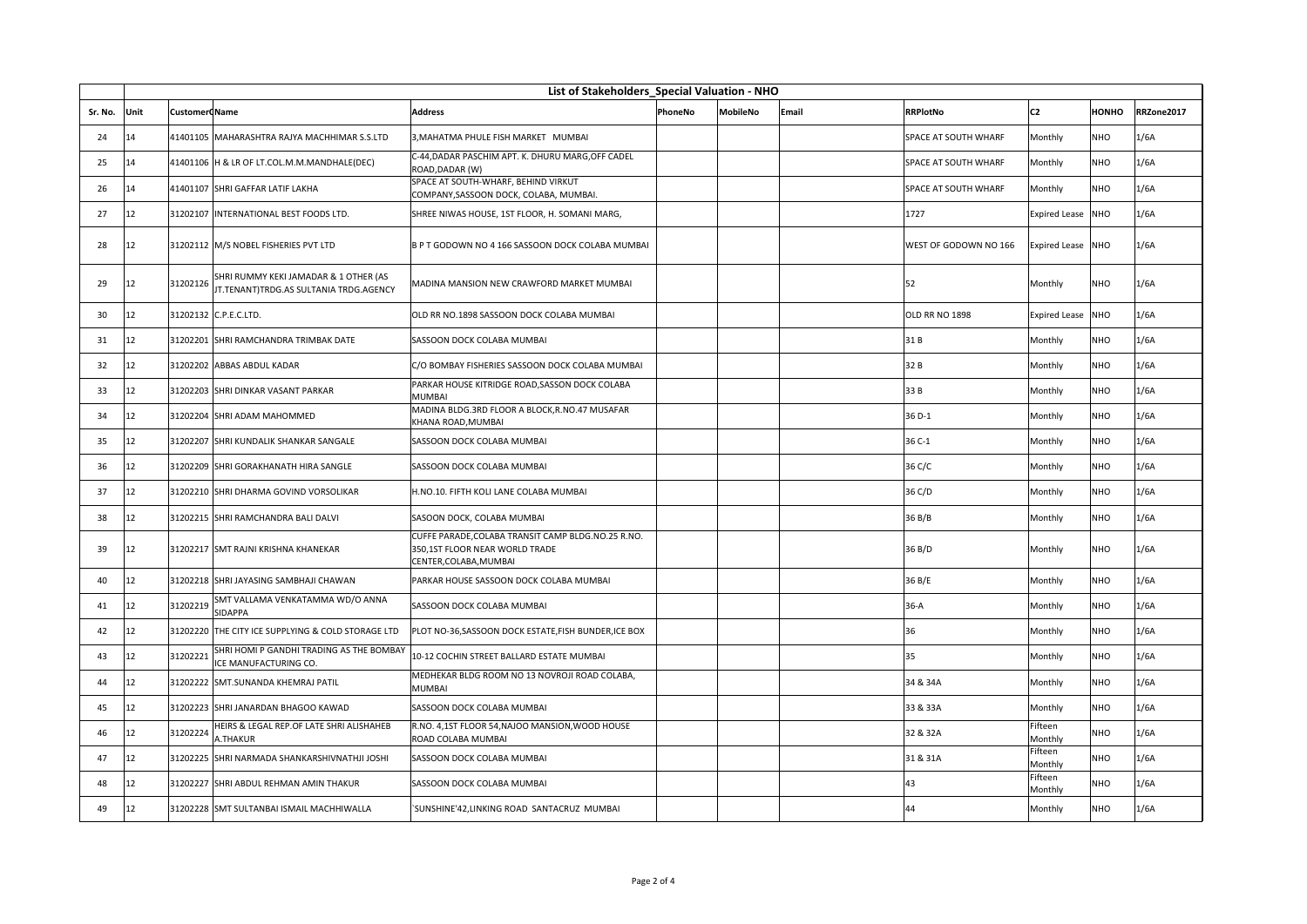|         | List of Stakeholders Special Valuation - NHO |                       |                                                                                            |                                                                                              |         |          |       |                                               |                                        |            |            |
|---------|----------------------------------------------|-----------------------|--------------------------------------------------------------------------------------------|----------------------------------------------------------------------------------------------|---------|----------|-------|-----------------------------------------------|----------------------------------------|------------|------------|
| Sr. No. | Unit                                         | <b>Customer CName</b> |                                                                                            | Address                                                                                      | PhoneNo | MobileNo | Email | <b>RRPlotNo</b>                               | C <sub>2</sub>                         | номно      | RRZone2017 |
| 50      | 12                                           |                       | DINKAR VASANT PARKAR & 3 ORS(AS<br>31202230 JT.TENTS)TRADG.AS M/S PARKAR NAVIGATION<br>CO. | PARKAR HOUSE, KITRIDGE ROAD SASSOON DOCK COLABA<br>MUMBAI                                    |         |          |       | 42                                            | Fifteen<br>Monthly                     | <b>NHO</b> | 1/6A       |
| 51      | 12                                           |                       | 31202235 SHRI JOHSEPH WILLIAM LOBO                                                         | C/O MR.G LOBO,ERA VILLA APPAERTMENT PLOT NO.3,<br>GROUND FLOOR, PALI ROAD, BANDRA MUMBAI     |         |          |       | <b>OLD R R NO 1838</b>                        | <b>Expired Lease</b>                   | <b>NHO</b> | 1/6A       |
| 52      | 12                                           |                       | 31202247 SHRI RAMGOPAL SUNDERLAL                                                           | C/O SHRI SUNDERLAL RAMGOPAL SHANTI NAGAR CHAWL NO<br>6 RM NO 1 JACOB CIRCLE ARTHER RD MUMBAI |         |          |       | <b>ISSUE OF LICENCE FOR</b><br><b>IRONING</b> | Licence Fees                           | <b>NHO</b> | 1/6A       |
| 53      | 12                                           | 31202249              | H & L REP.OF SHRI GAURISHANKAR DHANPAL<br>MISHRA(RAMSWARUP DHANPAL MISHRA)                 | JAYANAND HINDU HOTEL SASSOON DOCK COLABA MUMBAI                                              |         |          |       | R                                             | Monthly                                | <b>NHO</b> | 1/6A       |
| 54      | 12                                           | 31202322              | FISHERY SURVEY OF INDIA, MINISTRY OF<br>AGRI.DEPTT. OF AGRICULTURE&CO-OPERATION            | BOTAWALA CHAMBERS SIR P M ROAD POST BOX NO 1572<br>MUMBAI                                    |         |          |       | LEASE OF LAND NR.FISH<br>HARB.PR.             | <b>Expired Lease</b>                   | <b>NHO</b> | 1/6A       |
| 55      | 12                                           | 31202324              | OIL & NATURAL GAS COMMISSION BOMBAY<br>OFFSHORE PROJECT                                    | DY.SUPDT.ENGINEER (C&M) BOMBAY OFF SHORE<br>PROJECT,610 VASUDHARA BHAVAN,BANDRA (E) MUMBAI   |         |          |       | SPL WAY FOR EFFLUENT TRT.                     | Special Way<br>Leave Fees<br>(Monthly) | <b>NHO</b> |            |
| 56      | 12                                           |                       | 31209901 OIL & NATURAL GAS CORPORATION LTD                                                 | Planning & Monitoring group, 120, Dronagiri Bhavan, Uran<br>Plant District Raigad            |         |          |       | 30"DIA P/L FR BOMBAY HIGH<br>URAN             | Special Way<br>Leave Fees<br>(Monthly) | <b>NHO</b> |            |
| 57      | 12                                           |                       | 31209902 OIL & NATURAL GAS COPORATION                                                      | Planning & Monitoring group, 120, Dronagiri Bhavan, Uran<br>Plant District Raigad            |         |          |       | 26"DIA P/L FR BOMBAY HIGH<br><b>URAN</b>      | Special Way<br>Leave Fees<br>(Monthly) | <b>NHO</b> |            |
| 58      | 12                                           |                       | 31209903 OIL & NATURAL GAS CORPORATION LTD.                                                | Planning & Monitoring group, 120, Dronagiri Bhavan, Uran<br>Plant District Raigad            |         |          |       | 36"DIA P/L FROM TROM-E TO<br><b>ONGCTT</b>    | Special Way<br>Leave Fees<br>(Monthly) | <b>NHO</b> |            |
| 59      | 12                                           |                       | 31209904 OIL & NATURAL GAS COPRORATION LTD                                                 | Planning & Monitoring group, 120, Dronagiri Bhavan, Uran<br>Plant District Raigad            |         |          |       | 18" DIA P/L FR TROM-E TO<br>ONGCTT            | Special Way<br>Leave Fees<br>(Monthly) | NHO        |            |
| 60      | 12                                           |                       | 31209905 OIL & NATURAL GAS CORPORTION LTD                                                  | Planning & Monitoring group, 120, Dronagiri Bhavan, Uran<br>Plant District Raigad            |         |          |       | 36" DIA P/L AT PIRPAU LAND                    | Special Way<br>Leave Fees<br>(Monthly) | NHO        |            |
| 61      | 12                                           |                       | 31209906 OIL & NATURAL GAS CORPORATION LTD                                                 | Planning & Monitoring group, 120, Dronagiri Bhavan, Uran<br>Plant District Raigad            |         |          |       | 36"DIA P/L FR PPLANDFALL TO<br>ID             | Special Way<br>Leave Fees<br>(Monthly) | NHO        |            |
| 62      | 12                                           |                       | 31209907 OIL AND NATURAL GAS CORPORATION LTD                                               | Planning & Monitoring group, 120, Dronagiri Bhavan, Uran<br>Plant District Raigad            |         |          |       | 36" DIA P/L JD LANDFALL TO<br>ONGCJD          | Special Way<br>Leave Fees<br>(Monthly) | NHO        |            |
| 63      | 12                                           |                       | 31209908 OIL AND NATURAL GAS CORPORATION LTD                                               | Planning & Monitoring group, 120, Dronagiri Bhavan, Uran<br>Plant District Raigad            |         |          |       | 26"DIA P/L HEERA OIL-F TO<br>URAN             | Special Way<br>Leave Fees<br>(Monthly) | NHO        |            |
| 64      | 12                                           |                       | 31209909 OIL AND NATURAL GAS COPORATION LTD                                                | Planning & Monitoring group, 120, Dronagiri Bhavan, Uran<br>Plant District Raigad            |         |          |       | 24" DIA P/L HEERAOIL-F TO<br><b>URAN</b>      | Special Way<br>Leave Fees<br>(Monthly) | <b>NHO</b> |            |
| 65      | 12                                           |                       | 31209910 OIL & NATURAL GAS CORPN.                                                          | Planning & Monitoring group, 120, Dronagiri Bhavan, Uran<br>Plant District Raigad            |         |          |       | 30" DIA.MUT PIPELINE LENGH<br>19.5 KMS        | Special Way<br>Leave Fees<br>(Monthly) | <b>NHO</b> |            |
| 66      | 12                                           |                       | 31209911 OIL & NATURAL GAS CORPORATION                                                     | Planning & Monitoring group, 120, Dronagiri Bhavan, Uran<br>Plant District Raigad            |         |          |       | 28" MUT PIPELINE LENGTH-<br>19.5KMS           | Special Way<br>Leave Fees<br>(Monthly) | <b>NHO</b> |            |
| 67      | 12                                           |                       | 31202241 SHRI LALCHAND CHETANDAS                                                           | C/O HOTEL CALASTI RUBY HOUSE SHAHID BHAGATSINGH RD<br>COLABA MUMBAI                          |         |          |       | <b>RR NO.1922</b>                             | <b>Expired Lease</b>                   | <b>NHO</b> | 1/3        |
| 68      | 12                                           | 31202103              | H&LR'S OF LATE SHRI OMPRAKASH NARSU<br>NAKHWA                                              | SASSOON DOCK COLABA MUMBAI                                                                   |         |          |       | R R NO 2010                                   | <b>Expired Lease</b>                   | <b>NHO</b> | 1/6A       |
| 69      | 12                                           |                       | 31202105 SHRI.GAFOOR MOHMED PEERKHAN                                                       | BPT PLOT NO. 7, SASSOON DOCK ESTATE, COLABA, MUMBAI                                          |         |          |       |                                               | Fifteen<br>Monthly                     | <b>NHO</b> | 1/6A       |